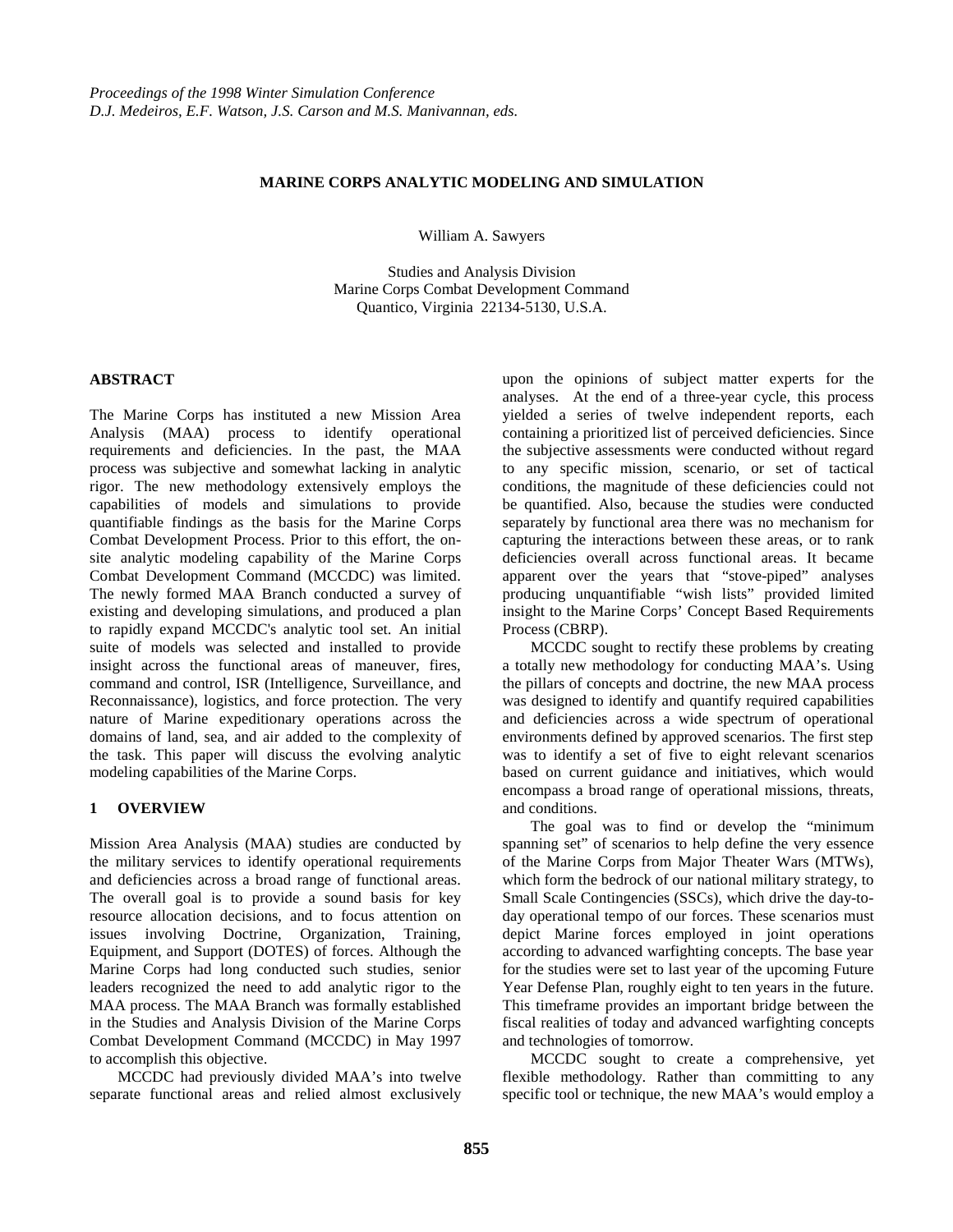variety of analytic techniques to include modeling and simulation (M&S), spreadsheets, war games, experiments, literature reviews, historical research, as well as subject matter expert assessments. The analysts match the most appropriate set of tools to the analytic requirements of the study depending on the specific scenario and the issues. Thus, the new MAA process conducts studies by scenario across all functional areas while striving to strike a balance between quantitative and qualitative techniques. The new process soon became known as "Hybrid Analysis" to emphasize the need to blend the best aspects of numeric techniques with opinion-based methodologies. It was evident from the start that MCCDC's analytic modeling capability needed to be rapidly expanded in order to achieve this balance, and to provide a quantifiable basis for the MAA's.

# **2 ANALYTIC MODELING AND SIMULATION**

Analytic combat simulations generate data, which would otherwise be unobtainable in the real world due to high cost or unavailability. Analysis of simulation data can provide critical insight to decision makers for a variety of purposes to include: 1) determining the appropriate mix of forces to conduct an operation or campaign; 2) assessing possible courses of action; 3) evaluating the effectiveness of various equipment alternatives; and 4) refining emerging concepts and doctrine. Unlike training simulations, which are designed to create a realistic environment to stimulate personnel in near real time, analytic simulations seek to remove the "man in the loop" to eliminate the effects of human variability from the output data. Closed form simulations enable controlled experiments to be modeled in which variations in battle end states can be directly traced to changes in input. Each simulation run is usually much faster than real time depending on the size, complexity, and resolution of the combat model.

Combat simulations should not be used in a predictive role to forecast probable end states of conflicts. No matter how complex these computer-based systems may be, warfare will always be an orders of magnitude more complex and chaotic endeavor. However, plausible approximations of a battle or campaign can be modeled with appropriate technical, operational, and scenario data. The true worth of combat simulations lies in comparative analysis in which the impact of specific input changes can be directly linked to specific battle outcomes. Analytic models, when properly employed, will enable MCCDC to quantify many of our requirements and deficiencies, which would otherwise remain unmeasurable.

The Marine Corps' perspective toward analytic M&S has rapidly evolved over the past decade. Although the importance of training simulations has been long supported in the Marine Corps, analytic M&S capabilities were mostly ignored up until the early 1990's. Most decisionmakers were far more comfortable with the results yielded from qualitative methods such as war games or the venerable BOGSAT ("bunch of guys/gals sitting around a table"). This prevailing view changed dramatically with the emerging need to justify requirements for the MV-22 and AAAV programs. Only combat simulations could measure a specific system's contribution to the ultimate outcome of a battle. MCCDC launched intense efforts to conduct Cost and Operational Effectiveness Analysis (COEA) studies on both systems, and hired external contractors to perform the extensive M&S support required. Although the MV-22 and AAAV COEA's were successfully completed and had significant impact, the scenarios modeled in these studies could provide no additional insight to decision makers on other related issues because MCCDC lacked the organic capability to run state of the art combat simulations. Exclusive reliance on external contractors for combat modeling was prohibitively expensive in the long run.

The recent Quadrennial Defense Review (QDR) proved to be a turning point for the Marine Corps. MCCDC was invited to join the U.S. Army's TRADOC Analysis Center (TRAC) to form a joint study team for the Close Support End-to-End Assessment (CSEEA). CSEEA was a J-8 sponsored study initiated by the Joint Requirements Oversight Council (JROC) to examine required capabilities needed to fight the close battle as part of the on-going QDR. The study's methodology extensively employed combat modeling to enable the quantitative analysis of weapon platforms, munitions, sensors, and command and control systems. Teamed with TRAC and leveraging off joint funding, MCCDC established an in-house modeling capability with limited technical support from contractors. The QDR highlighted the fact that in an era of tighter budgets, the Marine Corps would need a quantifiable basis for forces, programs, and required capabilities. This important conclusion, combined with the acknowledged need to enhance the analytic rigor of the MAA's, led to MCCDC's rapid expansion of analytic M&S capabilities under the MAA Branch. Due to strict constraints upon the government service work force, on-site contractors were hired to round out the military analysts and operational experts already resident in MCCDC.

### **3 FINDING APPROPRIATE MODELS**

Once the decision was made to expand M&S capabilities, determining which tools to acquire and install became the focus of effort. This was not a trivial matter. Marine expeditionary operations touch all warfare domains from the sea, to the land, and in the air. The set of scenarios, which provide the foundation for the MAA process, span the spectrum of conflict from humanitarian operations to high intensity combat operations and portray forces from high to medium levels of resolution. The requirement to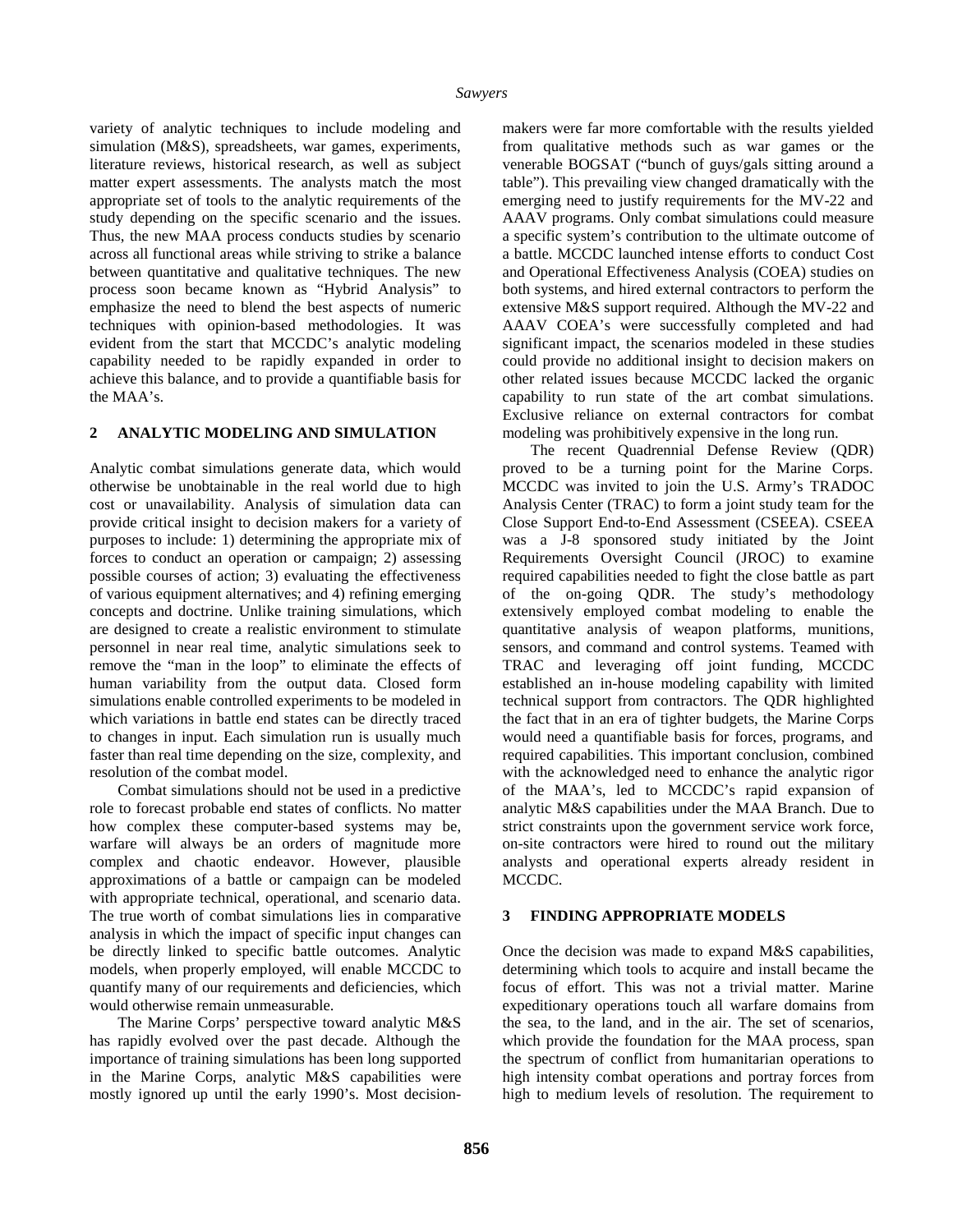address all functional areas (redefined into six broad areas per the Uniform Joint Task List) also added substantial complexity to the task. The MAA Branch conducted a thorough survey of analytic models and simulations, which provided a "roadmap" for acquisition and installation. The objective was to develop a time-phased plan for building M&S capabilities tied to providing analytic support for Program Objective Memoranda (POM) which are driven by a two year cycle. The M&S survey highlighted that a suite of models were required to support the new MAA process – no single model could "do it all".

The short-term suite, installed and operational within the first six months, consisted of three models: 1) the General Campaign Analysis Model (GCAM), 2) Extended Lanchester Model (ELAN), and 3) Tactical Logistics and Distribution System (TLoaDs). GCAM is the Navy's primary analytic model. It is a flexible tool with variable resolution designed to readily integrate the results of other models. It is really more of a modeling environment, with a ready made tool kit for an analyst to employ, than a traditional combat simulation. GCAM can graphically represent the ship-to-shore movement of an amphibious operation all the way down to the individual landing craft and helicopter if necessary. It's ability to simulate naval operations and track the flow of forces and logistics ashore were essential to expanding the realm of our M&S capabilities. Joining the GCAM users community also strengthen our ties to other analytic agencies throughout the Department of the Navy.

ELAN, originally developed by TRAC, is a basic ground combat simulation capable of representing joint operations. ELAN's level of resolution is ideally suited to portray conflict in the scenario set planned for the MAA studies. Having already been successfully used by MCCDC for the Lightweight 155mm Howitzer COEA and CSEEA, it had the added advantages of being on hand as well as easy to use. ELAN generates detailed killer-victim scoreboards, both from unit on unit and weapon system on weapon system perspectives, which are essential for conducting detailed analysis of ground combat. Using ELAN, even a small modeling team can build a large scenario database in a matter of weeks.

TLoaDs is a logistics model currently under development by Marine Corps Systems Command using the "Extend" commercial simulation environment. TLoaDs is a planning and analysis tool specifically designed to represent logistics assets and activities in naval expeditionary operations. A "beta" release of TLoaDs was installed so that MCCDC could help to test, refine, verify, and validate the model. Although TLoaDs has not been formally used to conduct an MAA study as yet, it shows tremendous promise to provide meaningful insight on logistics issues of particular concern to the Marine Corps.

# **4 EXPANDING THE SUITE OF MODELS**

Although the short-term suite of models rapidly established our M&S capabilities, the coverage of some functional areas was admittedly weak in some areas. The MAA Branch developed a broad list of measures of effectiveness (MOE's) without regard to any specific scenario or model. Of theses generic MOE's, the combination of GCAM – ELAN – TLoaDs could generate data on just under 50% of them at best. Coverage in the areas of Intelligence, Surveillance, and Reconnaissance (ISR) and Command and Control (C2) was particularly lacking. Thus, the initial M&S capability was further expanded to the intermediateterm suite with the addition of the Vector-In-Commander (VIC) model in May '98.

VIC is the Army's primary model for analyzing Corps and Division sized battles. In addition to the detailed representation of ground combat, VIC has extensive C2 and ISR capabilities. It has become one of the primary tools in the joint community for conducting sensor-toshooter studies. TRAC is currently developing an amphibious module to improve VIC's capability to portray forcible entry operations. In a cooperative arrangement, the MAA Branch is helping to define software requirements and test this module. The amphibious module will accept a detailed landing plan as input, execute the landing by a variety of amphibious vehicles, landing craft, and helicopters, and then dynamically adjust the landing plan for the loss of landing craft and helicopters in earlier waves. When completed, the amphibious module in VIC will enable the seamless analysis of ship to objective maneuver.

With the addition of VIC, MCCDC is now the only analytic agency in the world capable of running the primary analytic models of both the U.S. Army and U.S. Navy. We've come a long way in a just a year. By having a common set of tools, significant opportunities exist for joint efforts between the Army, Navy, and Marine Corps. This includes such activities as developing scenarios, building joint databases, and conducting joint studies. Based on the recent example of CSEEA, such exchanges have continued between these services since the QDR, and discussions are ongoing to establish more cooperative efforts in the future. Over the past twelve years, the operating forces of the services have made great strides in working together in a joint environment; the analytic communities of the services now seem poised to make similar strides to the benefit of all.

There are many long-term initiatives in the realm of analytic M&S of interest to the Marine Corps. The fidelity of models continues to improve dramatically, offering the opportunity to put better tools in the hands of military analysts. Two model development efforts in particular have drawn our involvement: 1) the Joint Warfare System (JWARS), and 2) Combat XXI. JWARS is a joint theater-